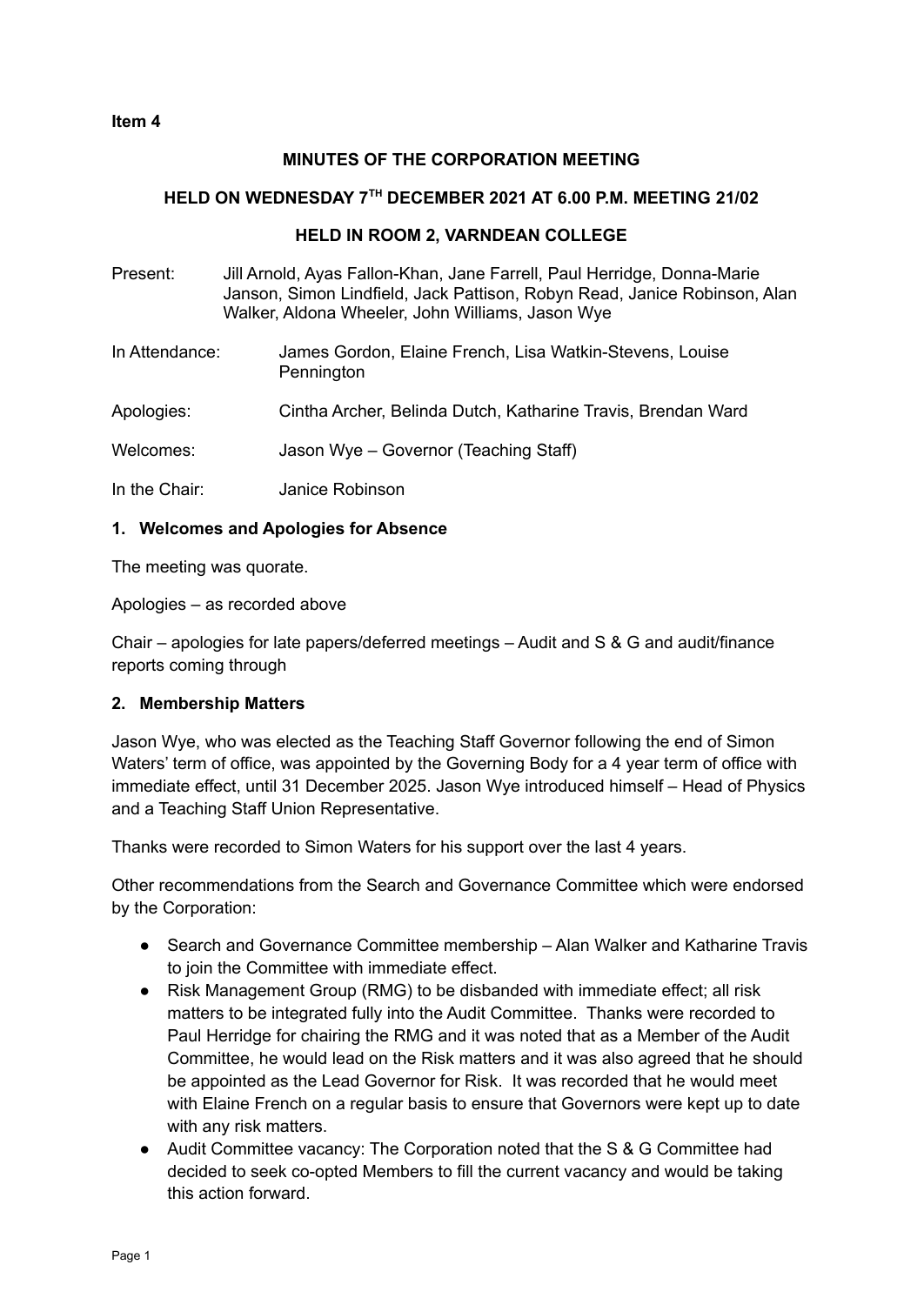## **3. Declarations of Interest**

None recorded at this time, other than those notified at previous meeting declarations and as recorded in the Register of Interests' folder. Jason Wye's disclosure regarding his Teaching Union rep. role, as reported above, was also noted.

### **4. Minutes of the Corporation held on 6 th October 2021 – Part 1 (Non-Confidential)**

The minutes of meeting were approved by the Corporation and the Chair was authorised to sign these.

**Confidential minutes part II** circulated to external governors only were approved – refer item 17 below.

# **5. Matters Arising and Action Points – Progress Report and Significant Risks Schedule**

The Corporation noted the progress with actions to date and those which were on going or would be taken forward in due course.

It was noted that the various internal audit related actions could be removed owing to the recent appointment of the new Internal Auditors, Wylie and Bisset, who were progressing the works as per the agreed Internal Audit Assurance Plan.

STEM centre opening ceremony – The Principal confirmed that the intention would be to organise a summer event in 2022.

Architectural drawings – circulation to Governors. It was noted that post the last Corporation meeting and following the unsuccessful grant bid, it had been decided that it was no longer necessary to circulate the plan, but that these could be shared in future, if the planning proposals were resurrected.

It was noted that the action schedule would be updated to reflect any changes detailed above. **ACTION: Louise Pennington**.

**SIGNIFICANT RISKS 2021/2022**– the Corporation noted the risks for 2021/2022 and agreed to bear these in mind with reference to the Meeting's business.

### **6. Chair's Report**

Janice Robinson presented her report and referred Governors to her written update. The following additional points were recorded:

New FE Commissioner's Priorities (as detailed in the FEC's recent letter)

- Reviewing the way in which Colleges are funded and regulated.
- 5 priorities: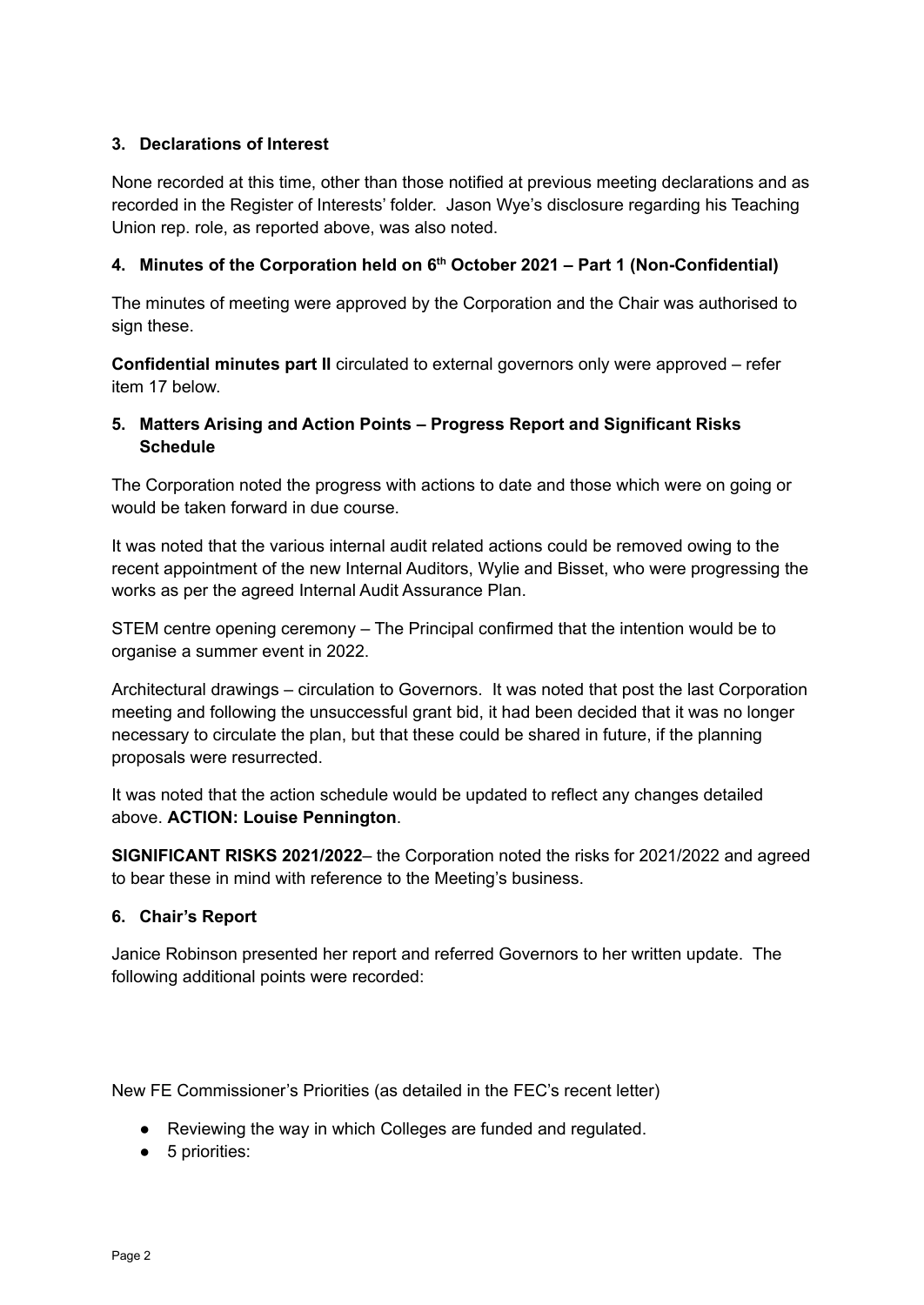- a) build more supportive relationships with Colleges (as referred to the Dame Mary Ney's Report Independent Review into College Financial Oversight).
- b) focus accountability on outcomes, namely skills that Colleges develop for Students and future employability. New funding agreements and outcomes/performance dashboards will be developed to include a measure for skills and how well Colleges support their learners in seeking employment. It's unsure at this stage how SFCs will be treated compared to the rest of the FE sector, with their continued focus upon A Levels.
- c) Reduction in the complexity of funding (with a new Skills fund), which the AoC and SFCA have raised as an issue for some time
- d) liaison with Ofsted FEC would like Ofsted to build the FEC's skills agenda into their inspection framework, which is currently being piloted in the FE sector.
- e) Aiming to strengthen the role which FEC has in improving Colleges' performance, particularly for those who are struggling to deliver sufficient outcomes.

# **7. Principal's Report**

Donna-Marie Janson presented her report to Governors and the contents of her written report were noted. In summary, the following points were highlighted and additional points and questions were also recorded:

- a) Strategic Plan
- b) Outcome of FEC Visit
- c) Covid Update (rate of infections, vaccinations, disruption to teaching and learning etc)
- d) Staff Pay Award
- e) HR Staff Report paper

Reference was made to the front sheet summary provided with the papers in respect of items 7 a to d).

Other points:

- Strategic Plan: separate Staff and Governors' events to discuss the strategic plan during October and November respectively, were noted, from which the 5 key strategic drivers were agreed in principle, together with the various KPIs. The intention will be to issue the final draft early next year and Governors' will be presented with this at the January 2022 Corporation meeting.
- FEC Visit: Thanks were recorded to all Staff and Governors involved in the process, which had worked well. The final FEC report is awaited which will be shared with Staff and Governors. Positive feedback has been received from the FEC team to date at the recent follow up meetings with Staff and Governors on 29<sup>th</sup> November. The Chair, Principal and Clerk have been working with a NLG (National Leader of Governance), Elton d'Souza on a number of governance aspects including succession planning.
- Covid Update: the numbers of Students and Staff with Covid has been increasing over the last week, since the figures in the front sheet report were issued and now stands at 26 Students and 15 Staff, but with 200 plus Students who are isolating, causing disruption in their learning. The College has informed Students and Parents that next week will be an online working week with the aim of avoiding a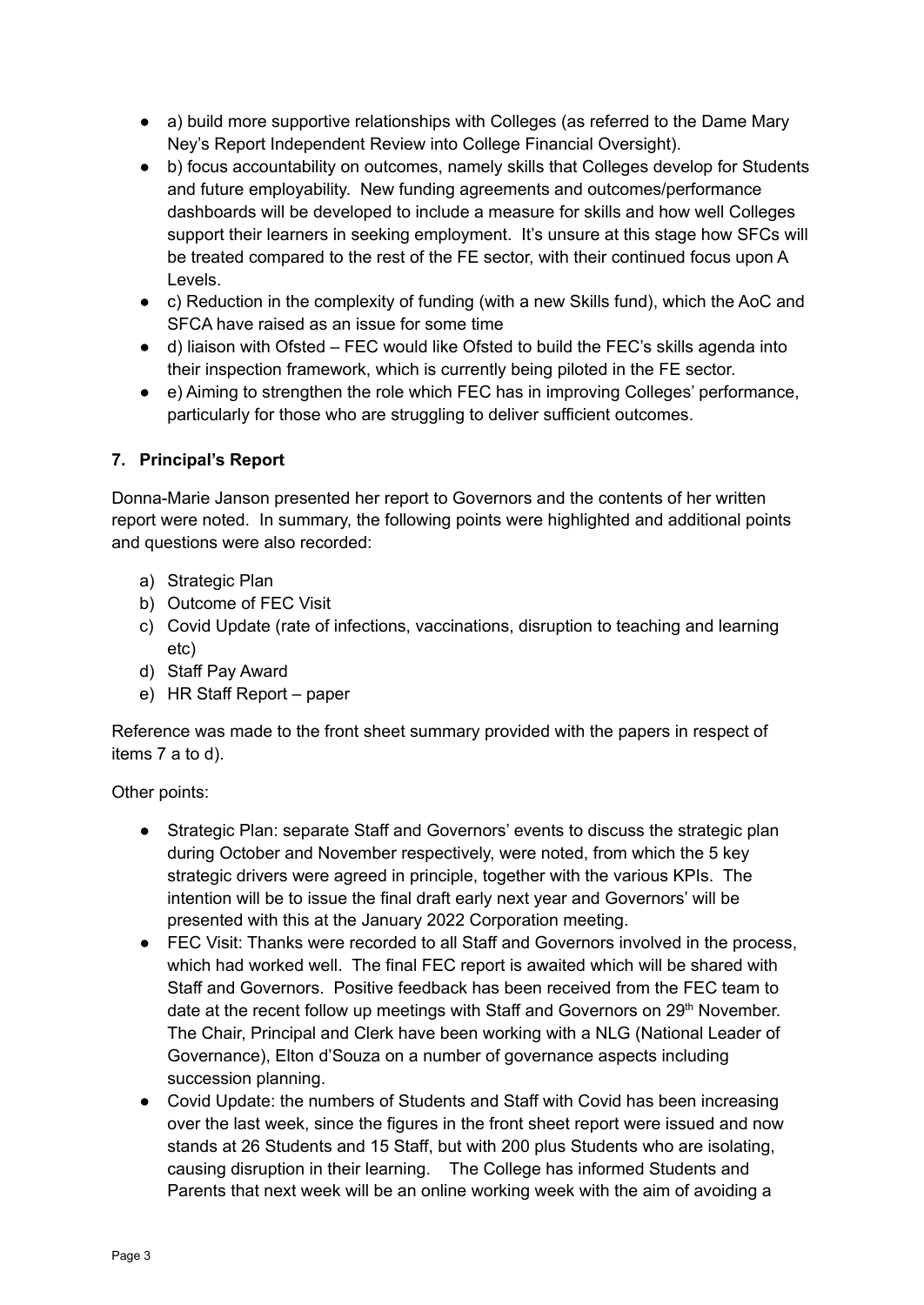major outbreak in Covid pre-Christmas. Despite the latter, some Students will still be coming on site for examinations. Mask wearing has also returned although this remains a recommendation rather than being enforceable.

- Staff pay negotiations and award: Teaching Staff agreed at 1% and the Finance Committee met recently on  $25<sup>th</sup>$  November 2021 and recommended that the pay award should be implemented and noted that this had already been factored into the financial forecast and budget. Regarding, the Support Staff award, this has only recently been agreed at 1% for the majority of the pay spine, but the agreement also included the deletion of pay points 1, 2 and 4 on the national pay spine, in order to reflect the movement in the National Living Wage, plus an uplift to Support Staff Standards payment award made annual just before Christmas and being £370 per Staff member (up from £320 last year). Simon Lindfield, Chair of the Finance Committee, confirmed that the Committee had recommended the Support Staff pay award to Corporation if it was agreed prior to Corporation, at 1%. The Corporation also endorsed the Support Staff pay award and agreement and confirmed that both pay awards would be back dated to September 2021.
- HR Staffing Report although the document had been issued by HR in readiness for the October Corporation meeting, it had been decided to include this on the December Corporation meeting agenda. The following aspects were highlighted:
	- Staff turnover last year it was at its highest point for some years increased by 3% but still below the sector benchmark of 18.2%. The increase was influenced by the pandemic, owing to for example various temporary appointments such as the learning coaches and to some staff retiring.
	- Partly as a consequence of the above point, Staff recruitment was higher too with 44 posts recruited in the last year, including two SLT members.
	- EDI (equality, diversity and inclusivity) the College is still under represented when compared to both the local community and the Student body and doesn't therefore fully reflect the local ethnicity; however, Staffing remains in line with the FE sector average. The staffing also has a female bias which also reflects the sector average.
	- Sickness absence this has reduced in the pandemic, partly owing to Staff continuing to work from home regardless of illness. This is also a national trend within the sector.
	- Staff wellbeing and motivation HR Department has focused on this during the year and will be considered for the Carnegie award/medal for wellbeing (Carnegie Centre of Excellence) – outcome awaited. The College's recent internal audit on Staff well-being has been shown to be very good too.
	- Performance Management and Coaching the latter model reflects improvements and how to improve further and identifies what the College is doing well etc, with the aim of achieving consistency throughout the College.
	- Data collection regarding curriculum costing the Deputy Principal, Vice-Principal (Resources) and HR, are working on collating the information on this.
	- Restructuring Support Services following some Staff departures and meetings will be held this week to consult with the relevant Support Teams before finalising proposals.
	- Emma Rich, HR Manager is on long term sickness leave at present, so SLT are reviewing action needed in her absence. At this point, Governors passed on their good wishes to her and for a speedy recovery.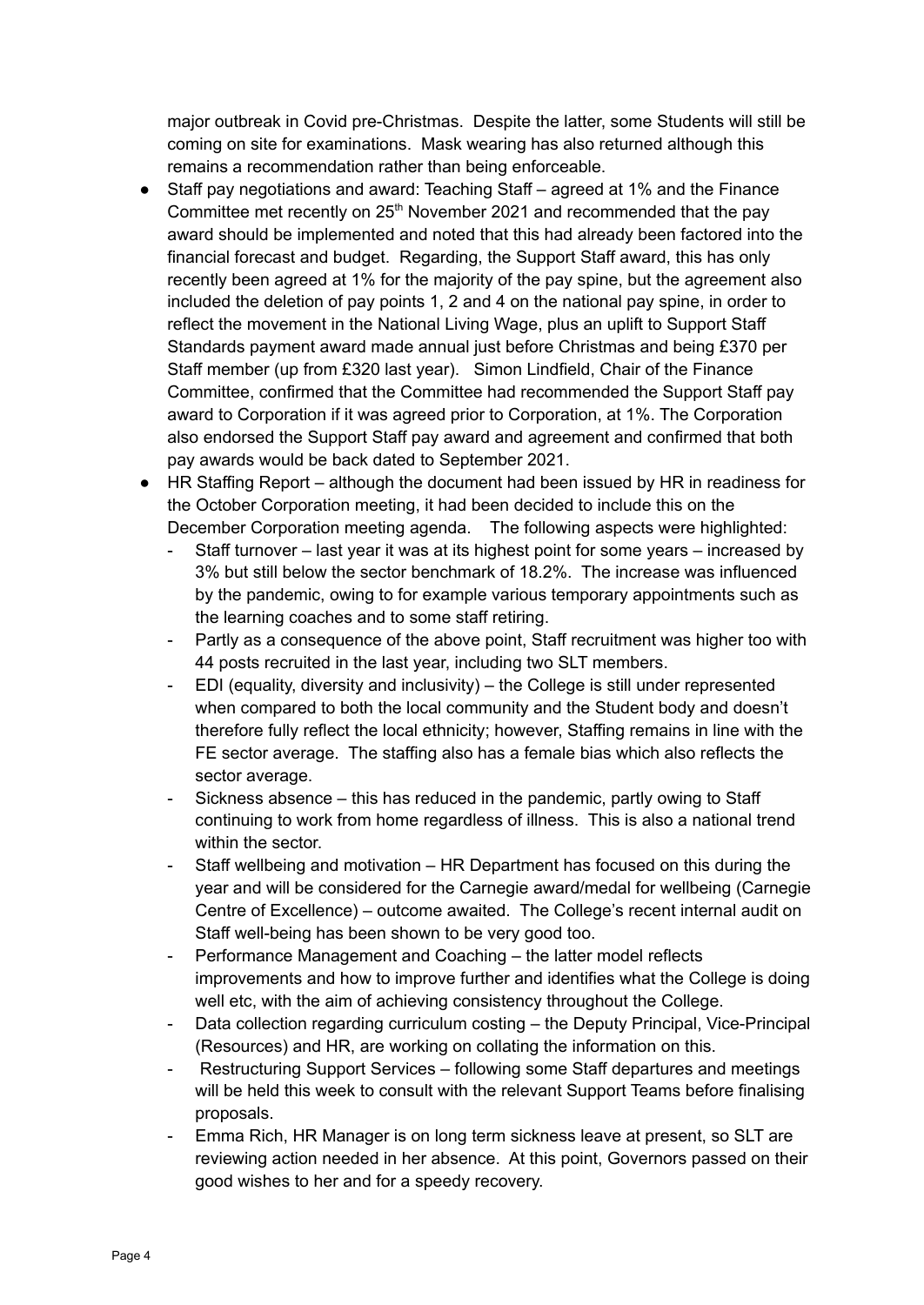- In response to a question from Governors regarding the College's part-time Staff, the Principal confirmed that the College did have a greater proportion of part-time Staff than many other Colleges in the SFC sector, but that the advantage of this was that it provided the College with flexibility in managing Staffing needs in order to meet adjustments required in the various curriculum areas based on Student numbers. However, it was recognised that having a greater number of Staff did mean that there were more appraisals to complete and contract management, changes and other HR related work.
- Number of job applications overall have been high over the year, but it was noted that this was skewed by the 132 applicants for the recent Library assistant vacancy. In contrast, the marketing department's vacancy has received no applications so will have to be re-advertised.

### **8. Student Governors' Report**

Jack Pattison and Robyn Read presented the following update to Governors:

### **Jack Pattison**

- SU Executive is focusing upon its restructuring proposals regarding the key roles and to ensure that these are effectively distributed and reflect the overall Student cohort, including a role for International Students and those on Level 2 courses. Any changes will take affect towards the end of next term, when the SU hustings take place.
- Students were grateful to know that the Library would be open next week, for those Students who were unable to access online lessons and resources from home.
- This Friday is the Christmas Jumper Day and there will also be entertainment in the Common Room.
- Tutorials this week the subject matter is Prevent.
- Personal statements Students aiming to go on to Higher Education are working on finalising these, prior to the January 2022 deadline, with input from their tutors etc.

## **Robyn Read**

- Tutorials held last week covered the following topics: keeping safe and well in College survey (for both A1 and A2), sexual harassment, bullying and racism issues. It was noted that the survey was completed by Students anonymously so that Students could be open and honest about the various issues.
- $\bullet$  Citizens seminar organisation dealing with social injustices in the local community last night Students were involved in a listening training seminar, with a local area listening campaign due to run in January and February 2022. Student survey is being planned to get general feedback on feelings so that those who may need support may be targeted and enrichment sessions organised eg for young carers.
- Christmas Tree in Reception this year has been decorated with recycle materials.

## **9) Curriculum and Standards**

- a) **College SAR (Self-Assessment Report)**
- b) **QIP (Quality Improvement Plan)**

James Gordon (Deputy Principal) introduced the document and highlighted the following points: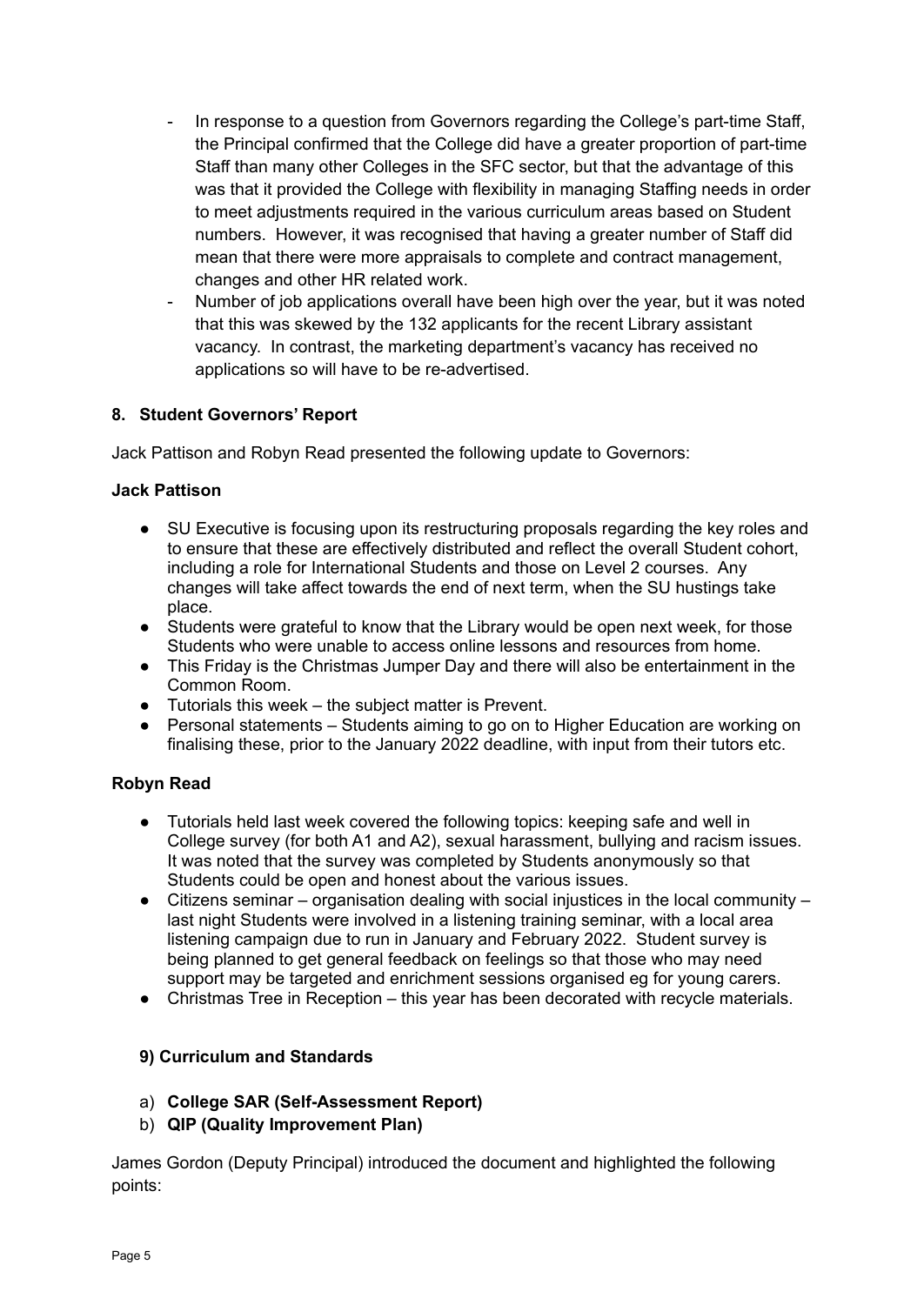- Governors are already aware of the content usage and importance of this type of document.
- Normally an executive summary front sheet would have been issued with the document the assist Governors, but owing to time constraints this was not possible this year.
- Structure of the SAR a different more objective approach has been followed for the latest SAR, with the first section focusing upon the key Ofsted requirements, making judgements against the quality of education, behaviour, leadership etc. The document highlights the key strengths and weaknesses in the various key areas, followed by a grade per area and overall noting that the final College grade was outstanding.
- Following the first section of the SAR which sets the context. The operational SARs an QIPs follow (quality improvement plans)
- The process this year was re-launched with more of a focus on subject and department level which was more formal than in previous years; Staff were asked to present their departments' key strengths and weaknesses/areas for development in SAR meetings with SLT members. This provided SLT with a good understanding of the current challenges within the curriculum and support areas. When finalising the whole College SAR, many of the common strengths and areas for development have been included and the document reflects the key strengths and challenges that are being faced at operational level.
- Main reason for overall outstanding grade was the examination results (VA ALPS 1), including positive movement in the quality of vocational results and other area improvements such as in careers, employability and effective support for Students particularly during the pandemic.
- The SAR and QIP documents are sectioned according to SLT responsibilities eg curriculum (lead by the Deputy Principal), etc, which made the overall exercise more efficient.
- James Gordon highlighted to Governors some of the areas which SLT focused upon within his area of responsibility. Target setting that ensure student with differing GCSE score all achieve equally well is a focus. Actions were also implemented to improve in-year assessments, which will support student interventions where necessary. SLT is also focused on reviewing the curriculum offer to ensure that students are placed on the most appropriate course. There is renewed focus on teaching and learning strategies that will support lost learning; learner voice activities have also been progressed to ensure that the College is effective in capturing sufficient student feedback via consistent and measurable surveys and focus groups.
- James Gordon explained that Lisa Watkin-Stevens had taken responsibility for the sections of the documents that relate to Student experience areas and likewise, Elaine French had repeated a similar process in respect of resourcing. In total 15 areas/issues have been analysed and evidenced and both areas of weakness and strength have been included.
- QIP (Quality Improvement Plan) the various elements within the Plan link directly with the reference number in the SAR, providing measurable objectives and targets, aligned to the various Staff leads and SLT. The actions within the QIP are also linked as far as possible to the various strategic aims, although noting that the new Strategy Plan won't be finalised until January 2021; the intention will be to link this more closely next year.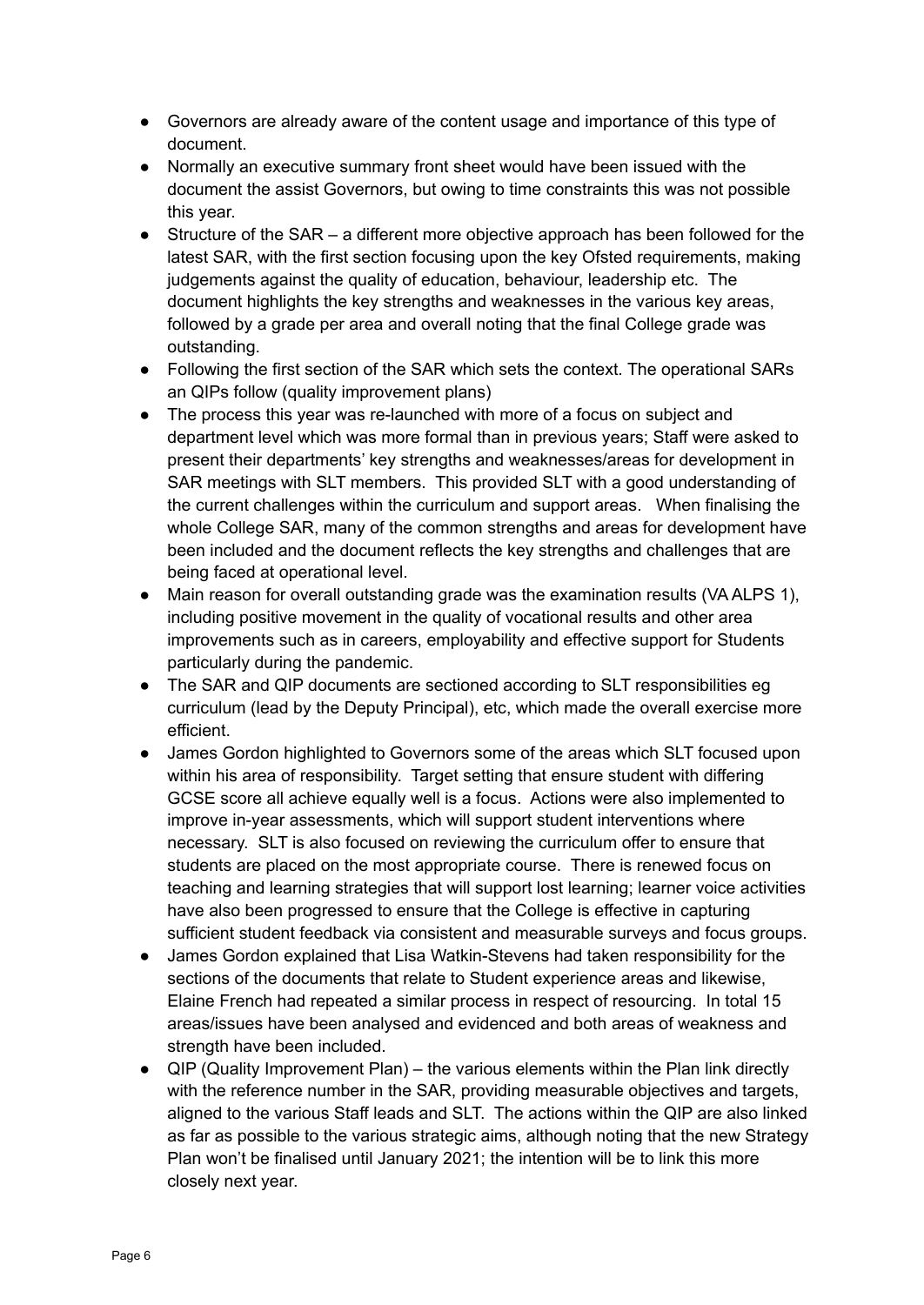- In response to a question from the Corporation regarding grading, James Gordon explained the reasoning behind the "outstanding" grade awarded for overall effectiveness, whilst Leadership and Management was awarded a "good" grade. He reported that within the 5 key areas, there were 3 outstanding grade classifications but thought that owing to the FEC diagnostic assessment visit this year, it wasn't thought appropriate this year to make Leadership and Management higher than "good". It was also noted that within the latter area, there were areas for further development such as lesson observations and the need to align these more closely with the performance appraisals, together with developments required within the MIS area. Furthermore, it was recognised that action had been taken following the FEC visit to take forward various recommendations including the financial sustainability action plan but it was thought that this would be taken into account in next year's SAR owing to the timing of the action. Financial sustainability has been added as a key strategic aim which will be the focus for Leadership and Management going forward. It was also suggested that if/when an Ofsted Inspection is next due, it would be important to ensure that Inspectors focus upon the quality of Teaching and Learning /Student experience rather than financial sustainability matters, including value for money, hence Governors suggested that SLT may wish to ensure that the SAR is focused within the former area rather than financial matters. In response, James Gordon agreed to review and revise the wording regarding the financial sustainability references, in light of the fact that this has been covered via the FEC review, so that should an Ofsted Inspection be scheduled in the next year, the focus will be upon the Student experience rather than an area already covered and addressed by the FEC. **ACTION: James Gordon**
- Taking into account the points made above regarding the overall grade, it was noted that the Governance SAR had been graded as "good" by the S & G Committee and recommended for approval to Corporation – refer below.

Subject to the points made above, the document was approved by the Corporation. **ACTION: James Gordon**

## **10. Risk Group Meeting (RMG) 23 rd November 2021**

Paul Herridge, Chair of RMG, presented the risk items to the Corporation, referred Governors to the RMG draft minutes and also to the Audit Committee minutes to which the various Risk reports were presented following the RMG meeting.

Governors' attention was drawn to the following documents and comments:

- As reported into item 2 above, RMG to be disbanded and all risk matters to be the responsibility of the Audit Committee, with revised terms of reference.
- Annual report.
- Critical incident plan will be reviewed next year following a scenario testing exercise to be completed by SLT.
- Reminder that the Risk Management Action Plan has been incorporated into the Risk Register and a summary of the proposals for future development was given, including the intention to produce a risk matrix and remove numerical scoring, replacing this with narrative to improve understanding. The Group spent time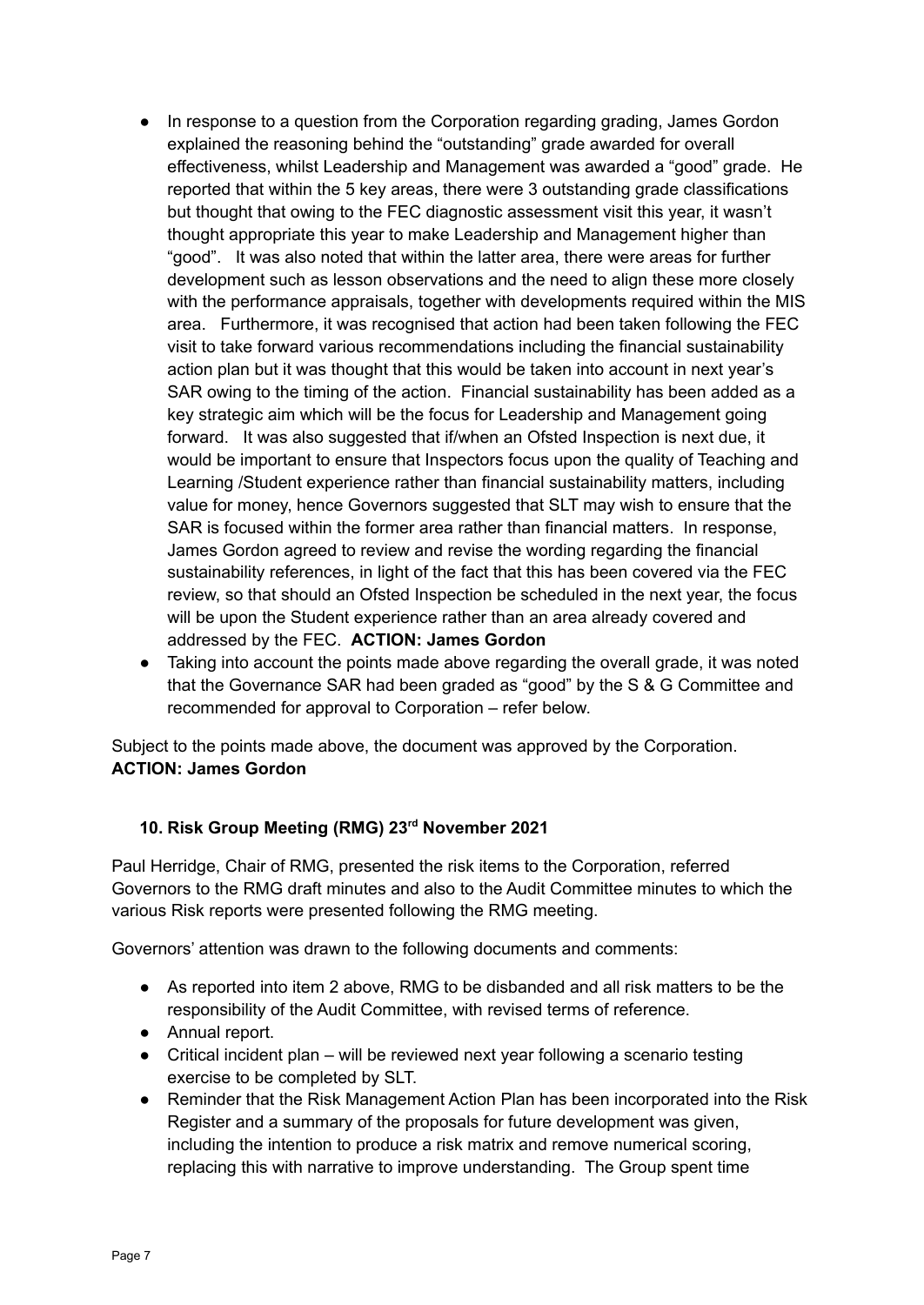discussion "pandemic" as one of the College's significant risks, noting the on-going management of this.

- Risk Assurance Map reference to additional risk financial sustainability with associated assurances/measures in place.
- RMG revised TOR and referenced that this will be included within Audit Committee TOR going forward.
- Risk Management policy review deferred until next year.

Taking into account the recommendations within the RMG draft minutes and the endorsement from the Audit Committee (refer below), the following approvals were given:

- **a) Draft Minutes –** noted
- **b) Risk Management Annual Report -** approved
- **c) Risk Register -** approved
- **d) Risk Assurance Map -** approved
- **e) Revised Terms of Reference –** approved, but also noting that following the recommendations of the Search and Governance Committee that risk would be incorporated fully into the Audit Committee and that the relevant parts of the RMG terms of reference should therefore be included in the Audit Committee terms of reference going forward. **ACTION: Louise Pennington**

### **11. Finance**

Simon Lindfield (Chair of the Finance Committee) and Elaine French presented the various papers to the Corporation and the following points were recorded:

- $\bullet$  The first Finance Committee was held on 25<sup>th</sup> November 2021, which replaced the Finance Working Group, with 2 new Members – Jill Arnold and John Williams.
- The Annual Report and Financial Statements were reviewed and subject to the revisions as recorded in the draft minutes, were recommended to Corporation for approval. The final draft was circulated prior to Corporation to both the Finance Committee Members and Audit Committee Members, with no further amendments requested. A final version was also circulated yesterday to Corporation members. Elaine French confirmed that there had been some late audit related adjustments, details of which had been shared, but that these had had no impact on the financial health score.
- The predicted financial health score for this year is good, being an improvement from last year's "requires improvement".
- Attention was also drawn to the financial sustainability action plan created by the Principal and Vice-Principal (Resources) which was recommended for approval by Governors.
- Annual Report and Financial Statements to 31/7/21 highlights:
	- Page 132 comprehensive income for year (equivalent to profit and loss account): actual accounting deficit is £746K which at first glance may seem of concern but account should be taken of the fact that this figure is impacted by the accounting adjustment of approximately £1M depreciation; impairment loss adjustments (costs incurred over the previous years in respect of projects which did not go ahead; £450K approximately in respect of the annual accounting pension liability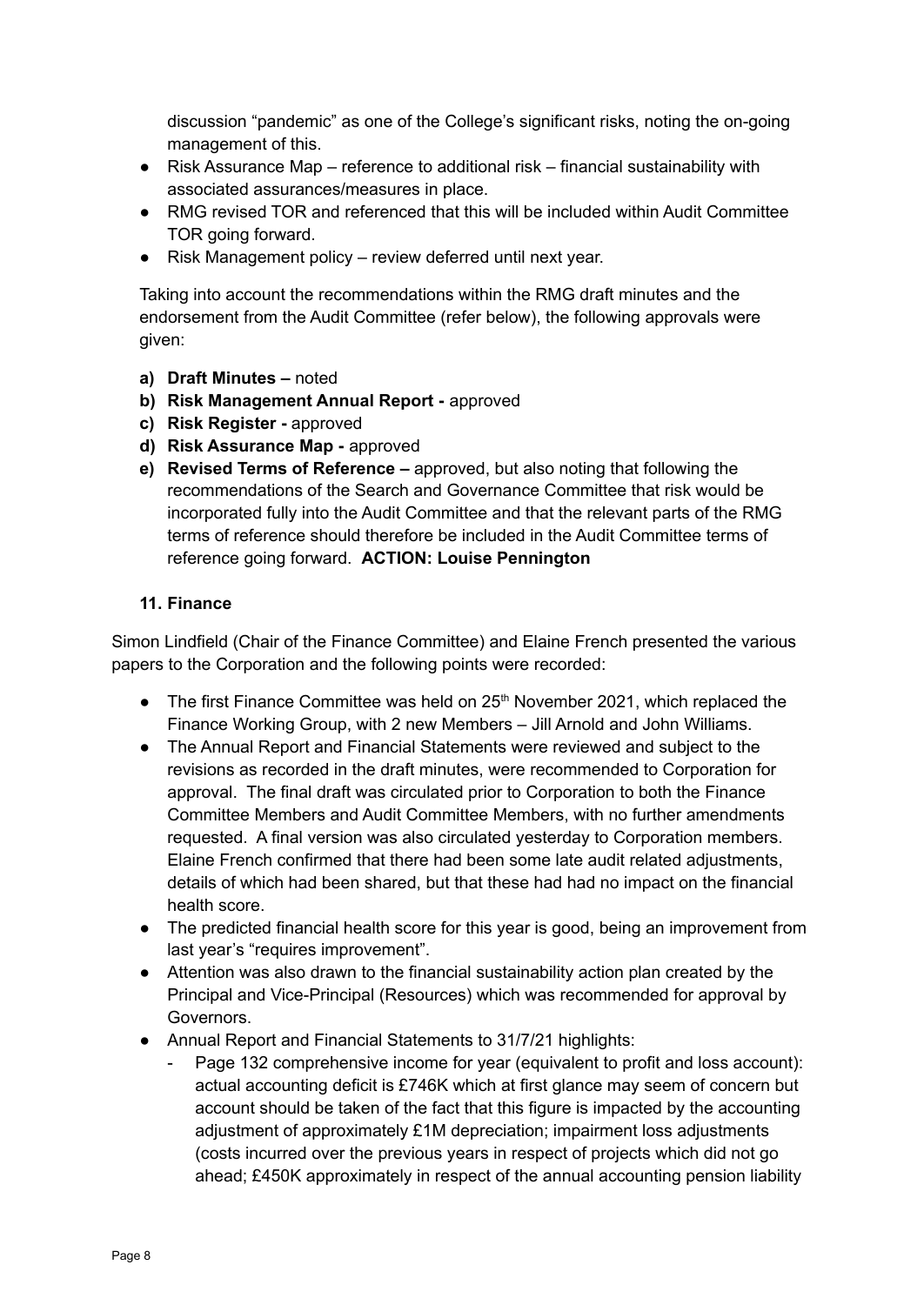adjustment, based on the latest actuarial analysis for the LGPS (Local Government Pension Scheme). In effect the "real" surplus is the operating surplus or Ebitda being £469K for the year. The financial health is as reported previously "requires improvement" but it was noted that following the FEC visit, the FEC Team acknowledged the positive movement in the College's financials going forward.

- Balance sheet (assets and liabilities) and the impact of the pension liabilities, which affects all FE Colleges, was noted and that the College's financial statements were audited with no issues regarding "going concern" and also taking into account the FE sector's public funding commitment.
- **a) Draft Minutes from Meeting held on 25 th November 2021 –** noted and referenced in respect of the various items listed below and recommendations made by the Finance Committee at its recent meeting.
- **b) Annual Report and Accounts to 31/7/21 –** taking into account the above and that the Finance Committee (and Audit Committee – responsibility for advising Corporation on the appropriateness of the accounting processes), had recommended to Corporation that these be approved, with no further changes required following sight of the final draft (as signed off by Mazars Audit Partner) circulated before Corporation, the Corporation approved the document and authorised the Chair and Principal to sign these on the College's behalf. **ACTION: Elaine French/Chair/Principal**

# **c) Financial Update including latest management accounts to end 31/10/21 and financial forecast for 2021/2022 and reference to the adoption of the new Management Accounts Good Practice Guide**

Elaine French reported on the latest management accounts and also explained the differences in content and format, since the last accounts were presented, which reflected the adoption of some of the good practice recommendations within the new DfE Good Practice Guide, including more narrative (refer executive summary).

- Ebitda (operating surplus) increased from £558K to 701K, reflecting the success of the International Department in recruiting more International Students (from the EC).
- Predicting cash days to increase, along with an improvement in the current ratio.
- Staff cost ratio has reduced slightly.
- Financial Health for the year end is "good".
- No overdraft facility will be necessary during the year.
- There will be some increase in costs owing to the adoption of the national agreed pay award for both Teaching and Support Staff. The budget for this had been included within the contingency budget. There will also be an impact on costs owing to the increase in energy costs this year – the College's current energy contracted ended in October, so a new contract has been negotiated – 2 year fixed deal.
- Capital expenditure allocations have been limited and this year has been restricted to £80K in light of the College's need to be cautious and focus on increasing its cash reserves and improve its financial health.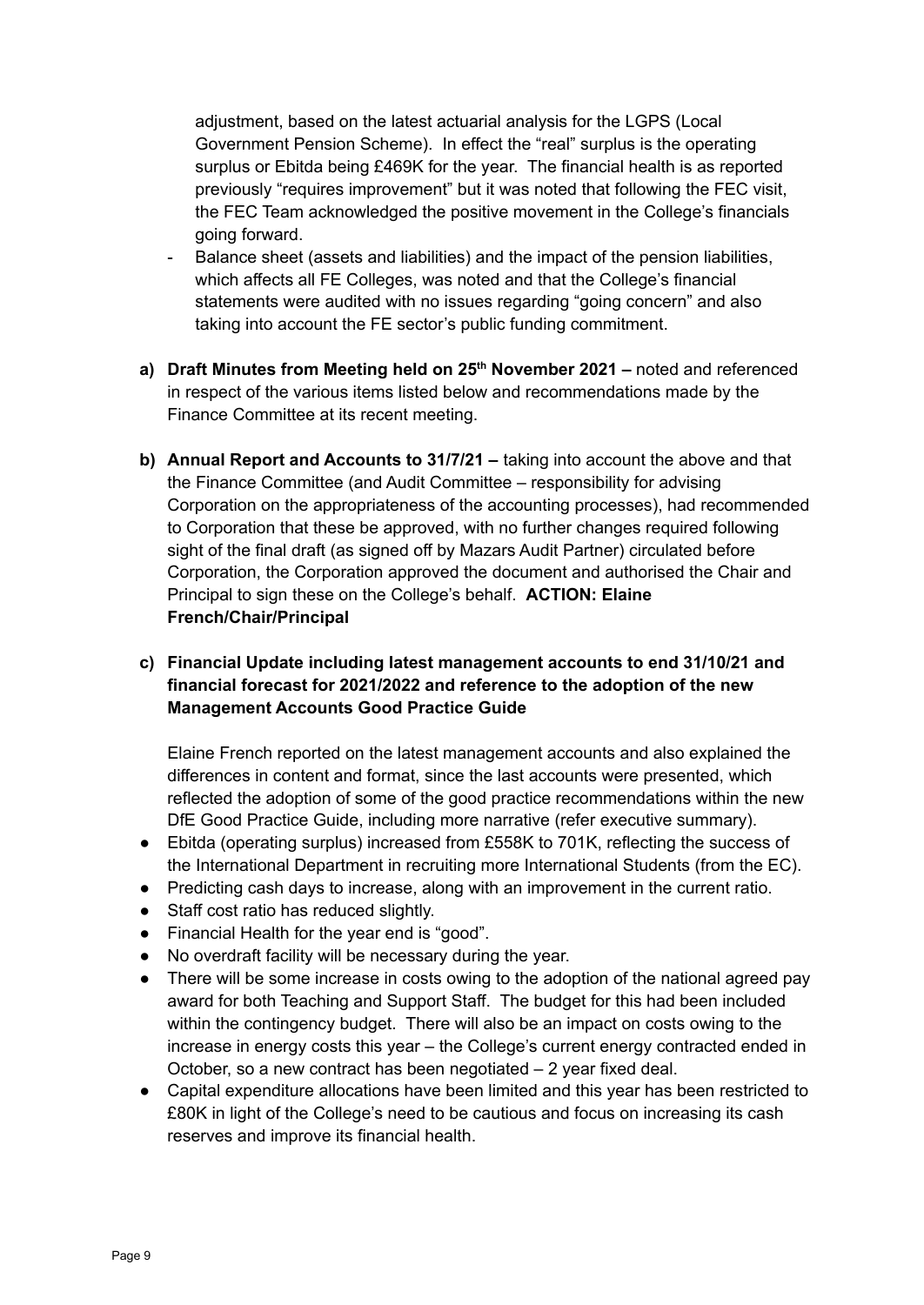The management accounts were noted by the Corporation and the revisions made to reflecting the new Good Practice Guide, were endorsed by the Corporation, noting also that further elements of the Guide may be added over the next year in order to ensure that the document provides a better understanding for all Governors, including those who don't have financial experience. **ACTION: Elaine French**

# **d) ESFA Financial Record, Dashboard, Financial Health confirmation –** noted.

## **e) Update on Costing Model and Financial Sustainability Action Plan**

James Gordon reported on the curriculum rationale and costing model which was presented to the recent Finance Committee, recording the following points:

- The model will highlight curriculum areas in terms of efficiencies eg set sizes and costs, together with the ability to identify areas which are under or over staffed, extending to how Staff are deployed over the various option blocks, Staff remission and Staff utilisation. The document will be used as a planning tool for SLT for next year's timetabling.
- SLT has also purchased project management/planning tool software from "Forecast" which will enable the College to carry out various analysis for example determining costings per subject area within programme choices and to further determine the efficiency of each curriculum area. The FEC team were also in support of the College purchasing this planning tool, which is used by a number of other Colleges. Although currently in the early planning stages, it's intended to use this for the College's forecasting for next year as Student applications are received – for curriculum costing, identification of Staff shortages, set size management and efficiency and Staff redeployment. Governors asked to be kept up to date with the work and analysis within this area, and particularly that in respect of curriculum costing and efficiency analysis, noting that the results would probably not be available until the Autumn Term 2022. **ACTION: James Gordon.** Once the analysis is underway, the intention will also be to benchmark the data against previous years, particularly to highlight growth/decline in any particular area.

Financial Sustainability Action Plan

The Corporation approved the draft action plan as discussed at the Finance Committee, noting the focus on building cash reserves, via two strategies – improving cost efficiencies and raising income (eg via improved use of the College's estates). The document has also been RAG rated to assist Governors' understanding. There will also be a greater focus on value for money (refer page 173).

It was noted that there will also be an annual benchmarking report for Corporation, via Finance Committee. **ACTION: Principal/Vice-Principal (Resources)**

At this point and following a suggestion made by a Corporation member, the Corporation agreed that it may be useful to investigate sponsorship opportunities, to create a better spread of risk in terms of funding. It was agreed that this may be worth investigating outside this meeting, but also noting that clear rules and protocols would have to be established, should this option generate income. **ACTION: SLT/GOVERNORS**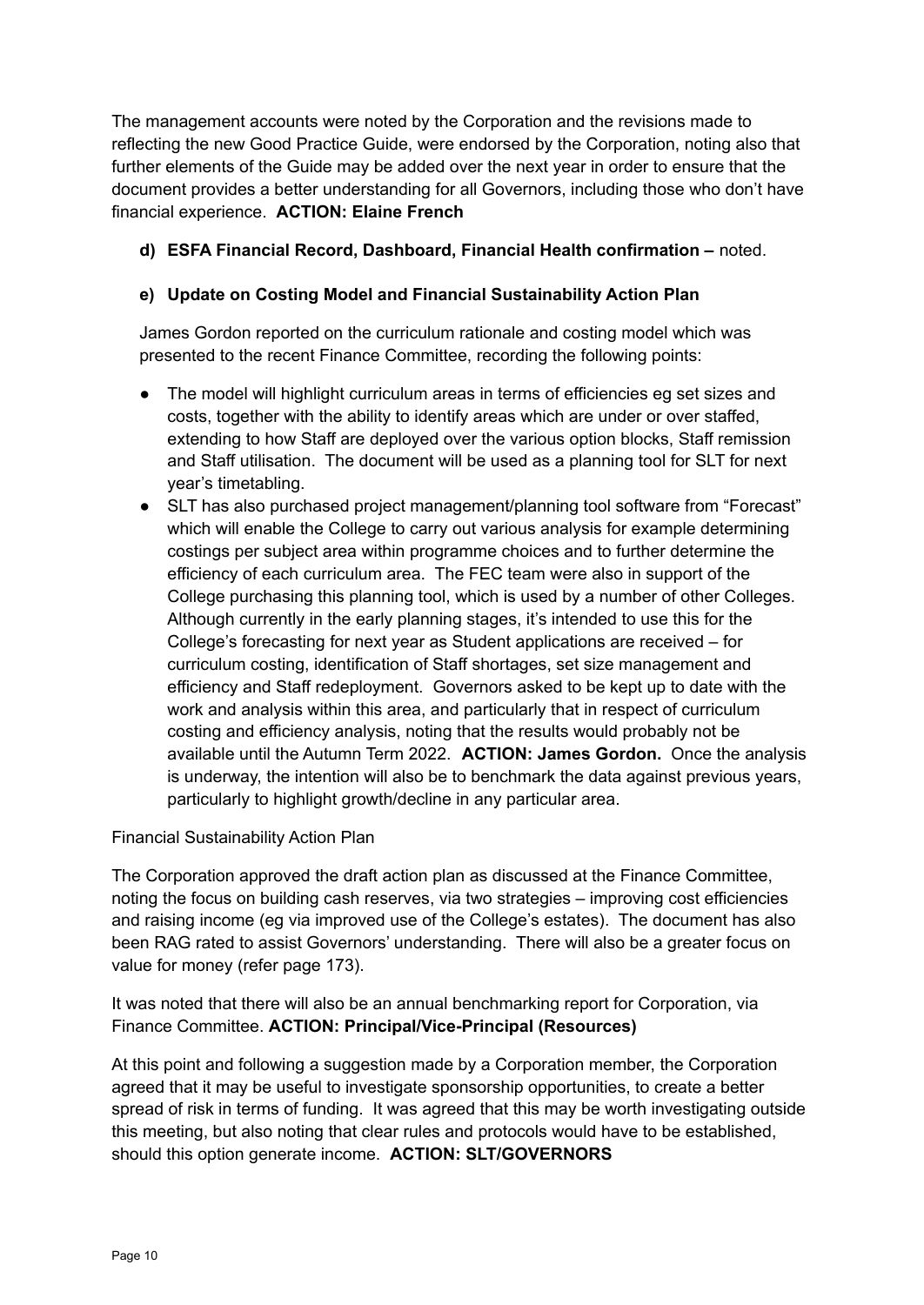**f) Revised Terms of Reference** the changes marked up were agreed, noting that these were made to bring the terms of reference into line with the ACOP. **ACTION: Louise Pennington**

### **12. Audit Matters:**

Alan Walker (Chair of Audit Committee) and Elaine French introduced the various documents for approval or noting:

- **a) Draft Minutes of Meeting held on 2<sup>nd</sup> December 2021 the final draft version of** the minutes, which had been circulated yesterday, along with the final draft of the Annual Report and Financial Statements (signed off by the Audit Partner, Mazars), was noted by the Committee. Thanks were recorded to Janice Robinson, Chair of Governors for attending the Meeting for the Audit Completion Report item, presented by Mazars (External Auditors), in order to comply with the new ACOP requirements to report to Corporation, without the need for the External Auditors to attend and re-present their findings to the full Governing Body.
- **b) Annual Report of the Audit Committee -** the document which had been updated to comply with the ACOP, together with further changes recommended by the Audit Committee, was approved by Corporation and the Chair of Audit Committee, was authorised to sign the document. **ACTION: Alan Walker.** It was noted that the Annual Report would be submitted to the ESFA along with the Annual Report and Financial Statements, and other reports as listed above (Finance section) and below (Audit section) by the deadline of 31<sup>st</sup> December 2021. **ACTION: Elaine French/Alan Walker**
- **c) Audit Completion Report to 31/7/21 (and refer to Annual Report and Financial Statements to 31//21 within Finance Section)**

Reference was made to the report included within item a) relating to the External Audit Completion report. At this point the Chair of Governors, confirmed that she had attended the meeting and endorsed the recommendations made by the Audit Committee and the detailed discussion and report provided by the External Auditor at the Audit Committee meeting, highlighting the fact that the auditors had given the College an unqualified audit report, and that no concerns had been raised.

- **d) Regularity Audit Self-Assessment Question July 2021 and Annex which supports the financial statements and regularity audit –** approved as recommended by the Audit Committee.
- **e) Letters of Representation x 2 (supports financial statements and regularity audit July 2021) –** approved as recommended by the Audit Committee
- **f) Assurance Strategy and Plan 2021/2022 (internal Audit) –** approved as recommended by the Audit Committee.
- **g) Internal Audit Report: Student Records substantial grading and working on IT and security report –** The Student Records Internal Audit report was noted by the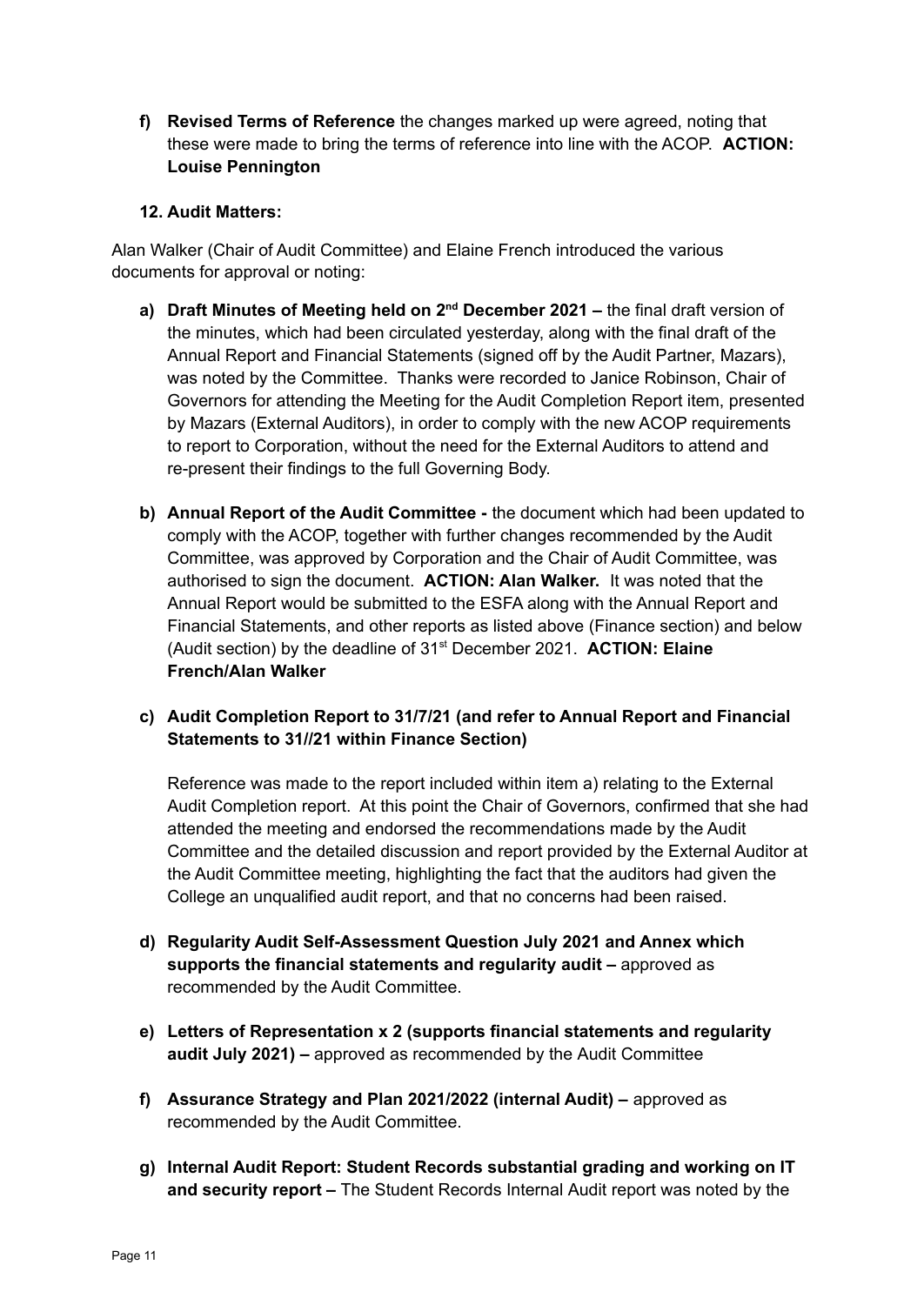Corporation and that the ongoing internal audit work relating to the IT and Security Report, would be presented to the next meeting, via Audit Committee.

**h) Audit Committee terms of reference –** approved regarding the revisions to reflect the latest requirements of the new ACOP and noting as referred to above within the risk section, that the relevant parts of the RMG terms of reference should be incorporated into the new Audit Committee TORs. **ACTION: Louise Pennington**

Thanks were recorded to Elaine French and the Finance Team for all their hard work in producing the documents above.

### **13. Search and Governance:**

- a) **Self-Assessment (Governance SAR) –** graded good. Reference was also made to the whole College SAR item, discussed no earlier. The Corporation approved the document based on the recommendation from the S & G Committee.
- **b) FOI Publication Scheme – refer to website policies section –** the revised document (housekeeping changes only) was endorsed by the Corporation, following recommendation from the S & G Committee.
- **c) Confidentiality Report -** approved
- **d) Draft Minutes of Meeting held on 2 nd December 2021 – confidential –** noted.
- **e) Chair Succession Planning Process –** The Chair of Governors reminded Governors that the intention would be for her to step down as Chair in the Summer term at the earliest, if a suitable successor was found. She summarised the discussions held at the recent S & G Committee meeting and confirmed the recommendation from the Committee proposing a new recruitment process via an advert for the position, so that both internal and external candidates could be considered, followed by an interview and selection process. In response to a question from Governors, it was agreed to re-circulate the S & G draft minutes with the draft Corporation meeting minutes. **ACTION: Louise Pennington** It was also noted that the Corporation's standing orders would also have to be revised to reflect the change in process from an election process to an advertisement/interview process, as recommended by the S & G Committee and recorded in the S & G Committee draft minutes.

The Corporation agreed to review the revised standing orders at its next meeting in January 2022 and also agreed on the recommendation from the S & G Committee, that Simon Lindfield (Vice-Chair of Governors) should chair the Appointment Panel and that the Principal and at least one other Committee/Working Group Chair, should join the Panel, with at least 3 Governors in total, but that this wouldn't rule out other Governors being invited to join the Panel by the S & G Committee. Following the interview process, the intention would be for the Panel to make a recommendation to Corporation for agreement. Governors were informed that the National Leader of Governance, Elton d'Souza, who had been appointed by the FEC to assist with the governance aspects of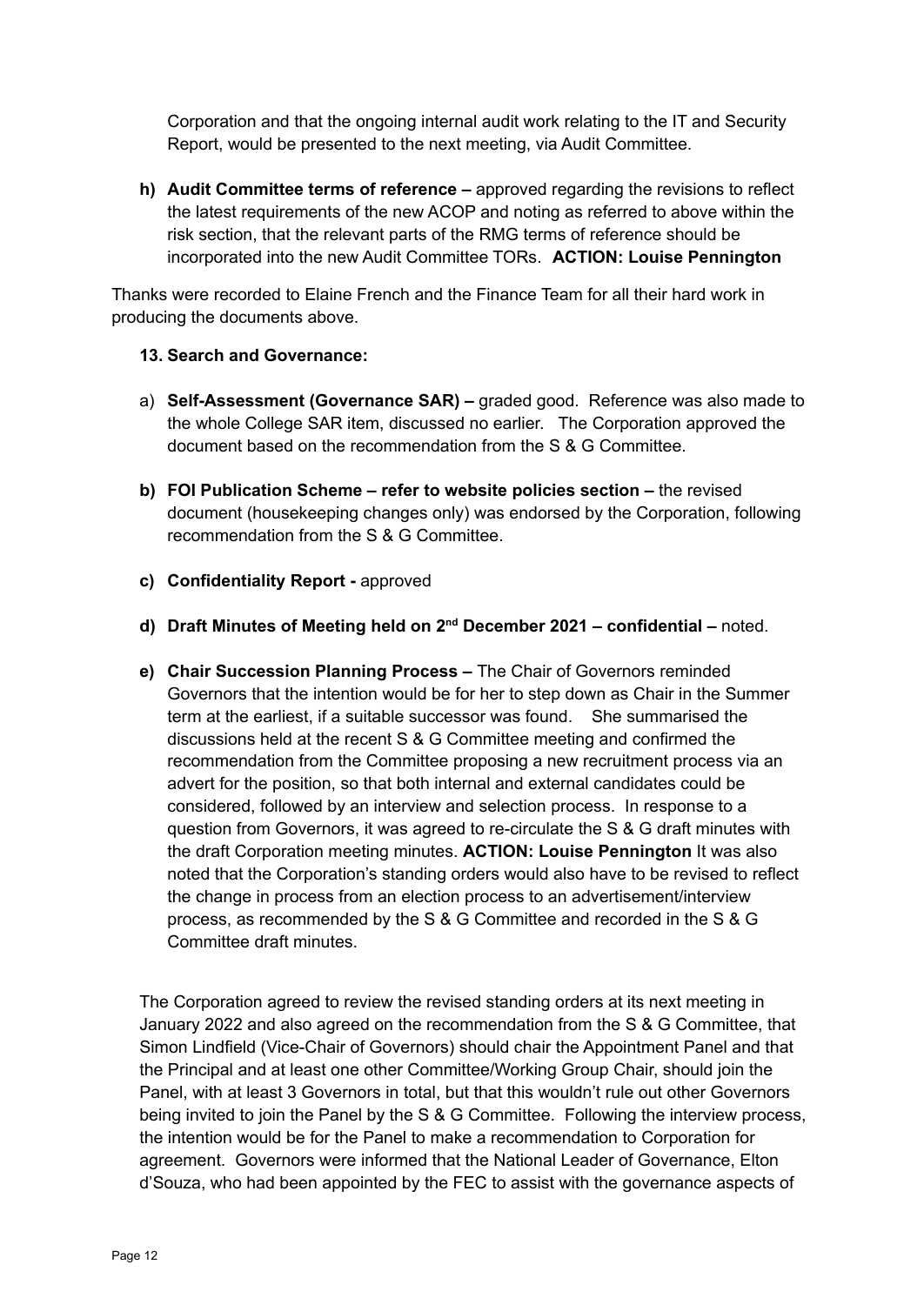the diagnostic assessment, had endorsed the interview process, as a more professional approach. Janice Robinson confirmed that she had informed the two existing Governors who had expressed interest in the Chair's role.

In response to a question from the Corporation, it was confirmed that all Governors went through an "interview process" before being considered and recommended to Corporation via the Search and Governance Committee.

The Corporation was also advised that the Panel's interview questions would be prepared with the help of the College's external HR advisor, in the absence of the HR Manager.

The Corporation approved in principle the proposal but agreed to endorse the final arrangements, including timings once the standing orders had been revised and approved at the January 2022 Corporation Meeting.

### **ACTION: Janice Robinson**

#### **14. Policies and Other Documents**

#### **a) Safeguarding and Child Protection Annual Report**

Lisa Watkin-Stevens introduced the annual report to Corporation and drew Governors' attention to the following:

- High percentage of vulnerable Students which has increased since last year, including the number of safeguarding alerts. Overall there are 2,348 alerts which compares to 1,952 in the previous year. From enrolment to  $1<sup>st</sup>$  December 2021, there were 652 safeguarding alerts. However, it was recognised that some of the figures, may reflect the improvement in the online systems capturing this information. It was also recognised that the increase reflected the national trend owing to the pandemic.
- There are 19 Students on a Child Protection Plan which is approximately the same as last year.
- Safeguarding Staffing from September 2021 have introduced 2 more designated Safeguarding Deputy lead Staff Members, which also takes into account one designated Lead have left the College. A Safeguarding Support Office has also been appointed and will commence work next Monday; this will allow a safeguarding triaging process to work effectively, prior to allocation of cases to Staff.
- Therapy service counselling service manager and mental health practitioner and expanding provision having taken on Level 4 trainees, in order to help reduce the College's waiting lists.
- In response to a question from a Governor, Lisa Watkin-Stevens confirmed that the College had well-established and extending systems and processes in place to provide the necessary support for Students, but agreed that the College had more vulnerable Learners and Students who needed support, compared to other similar Sixth Form Colleges. Governors were also reminded that the increase in both safeguarding and mental health issues affecting the Student body was a national wide issue.